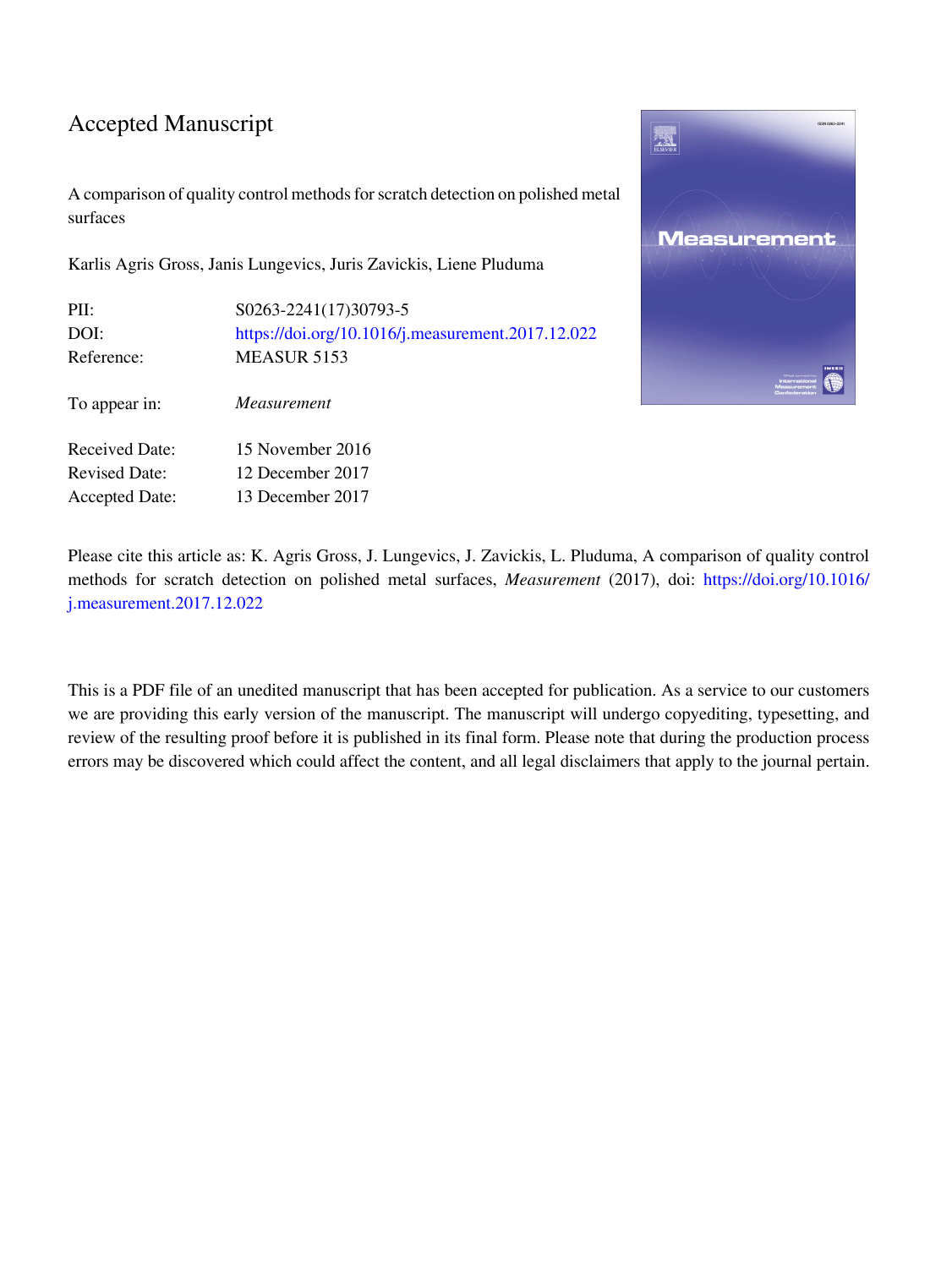## **ACCEPTED MANUSCRIPT**

## **A comparison of quality control methods for scratch detection on polished metal surfaces**

Karlis Agris Gross, Janis Lungevics, Juris Zavickis, Liene Pluduma Faculty of Materials Science and Applied Chemistry, Riga Technical University, Latvia

**Abstract:** Scratch detection and the location of the scratch on the surface is important in the quality control of multilayered, functional and polished surfaces. Visual examination in good lighting conditions has been previously used to detect scratches, but interest to see finer scratches and their location should consider use of the optical microscope, and compare it with other imaging methods at the same magnification. Stainless steel was polished, scratched and then one specific location analyzed at the same magnification for all methods to determine the level of scratch detection. Atomic force microscopy as the technique with a higher resolution was used to determine the mean depth of every scratch as a reference. An image was then taken with the different techniques and the number of visible scratches counted. Profilometry did not clearly identify scratches due to limitation of the 2  $\mu$ m probe size. Light microscopy provided the fastest and most appropriate technique for quality control, detecting 70% of the scratches. Scanning electron microscopy only showed 35% of the scratches at the same magnification, but provides a good 2-D image of the scratch and the resulting metal pile-up.

Keywords: polished surfaces, scratch, scratch detection, microscopy, quality control